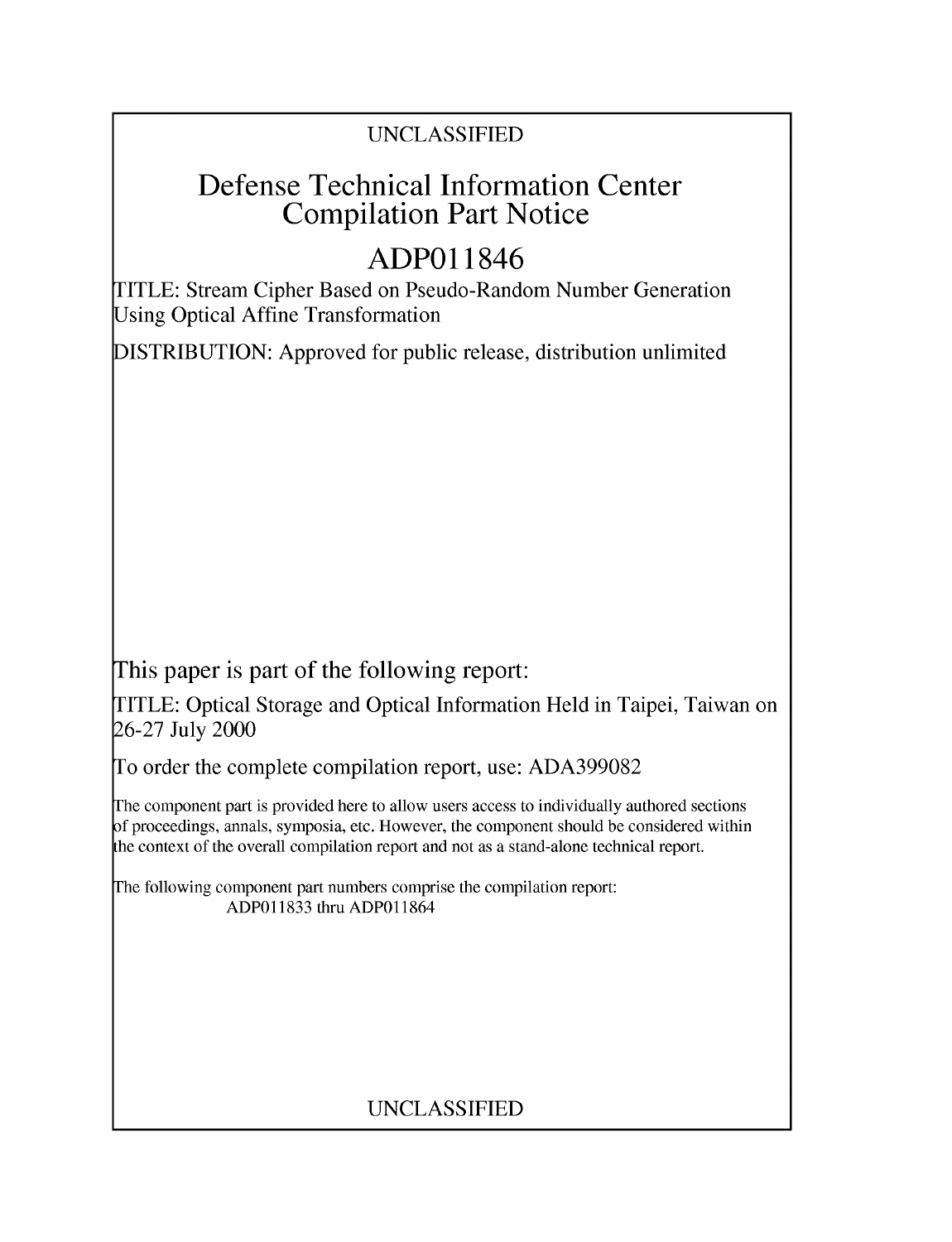### Stream cipher based on pseudo-random number generation using optical affine transformation

Toru Sasaki<sup>a</sup>, Hiroyuki Togo<sup>*a*</sup>, Jun Tanida<sup>*a*</sup> and Yoshiki Ichioka<sup>b</sup>

aGraduate School of Engineering, Osaka University, 2 - 1 Yamadaoka, Suita, Osaka 565-0871, Japan  $b<sup>b</sup>NARA National College of Technology, 22 Yatamachi, Yamatokoriyama,$ Nara 639-1080, Japan

#### ABSTRACT

We propose a new stream cipher technique for 2-D image data which can be implemented by iterative optical transformation. The stream cipher uses a pseudo-random number generator (PRNG) to generate pseudo-random bit sequence. The proposed method for the PRNG is composed of iterative operation of 2-D affine transformation achieved by optical components, and modulo-n addition of the transformed images. The method is expected to be executed efficiently by optical parallel processing. We verify performance of the proposed method in terms of security strength and clarify problems on optical implementation by the optical fractal synthesizer.

Keywords: pseudo-random number, stream cipher, fractal, parallel processing

#### 1. INTRODUCTION

In recent years, various types of information from a simple message in an e-mail system to a personal identification code in electronic commerce are running over communication networks. Information leakage is a serious problem in such networks, and data encryption is considered as a key technique against the problem. As characteristics of current web technology, massive image data are frequently dealt with on the Internet. For such large amount of contents, large keys are required to guarantee a high level of security, which requires us long computational time for encryption and decryption.

Optical computing techniques are expected to be useful for encryption of massive information because of parallel optical processing.<sup>1-10</sup> Encryption using encoding masks with random phase distributions has been proposed.<sup>2</sup> This method utilizes two statistically independent phase masks at the input and the Fourier planes and the target message is encrypted into stationary white noise. By experimental demonstration, performance of the method has been studied.<sup>3,4</sup> As the application of the technique, an encrypted memory has been studied.<sup>5-7</sup> A method using a stream cipher technique has been also proposed.<sup>8-10</sup> In this method, XOR operations between a random bit sequence and the message are executed in parallel by optical techniques. The random bit sequence, which is used as a key for encryption, is generated by a pseudo-random number generator (PRNG). To generate a random bit sequence, optical parallel processing can be applied effectively.

In this paper, we propose a new method of pseudo-random number generation, which is based on an optical feedback operation with 2-D affine transformations. Affine transformation is a kind of linear transformation composed of rotation, scaling, and translation. This transformation can be implemented in parallel by optical components. For example, a series of imaging lens, dove prism, and deflection mirror achieve it efficiently. Although the proposed method also requires modulo-n addition of images, this operation is expected to be achieved in parallel by a spatial light modulator. With small number of parameters, such as the rotation angle and the scaling factor, we can generate pseudo-random intensity distribution on a 2-D image. We verify the performance of the proposed method in terms of security strength by computer simulations and evaluate randomness of the patterns generated by the proposed PRNG. Finally, the proposed PRNG is implemented by the optical fractal synthesizer<sup>11</sup> to clarify problems in optical implementation of this method.

Further author information (Send correspondence to T. Sasaki)

T. S.: E-mail: sasaki@gauss.ap.eng.osaka-u.ac.jp

J. T.: E-mail: tanida@mls.eng.osaka-u.ac.jp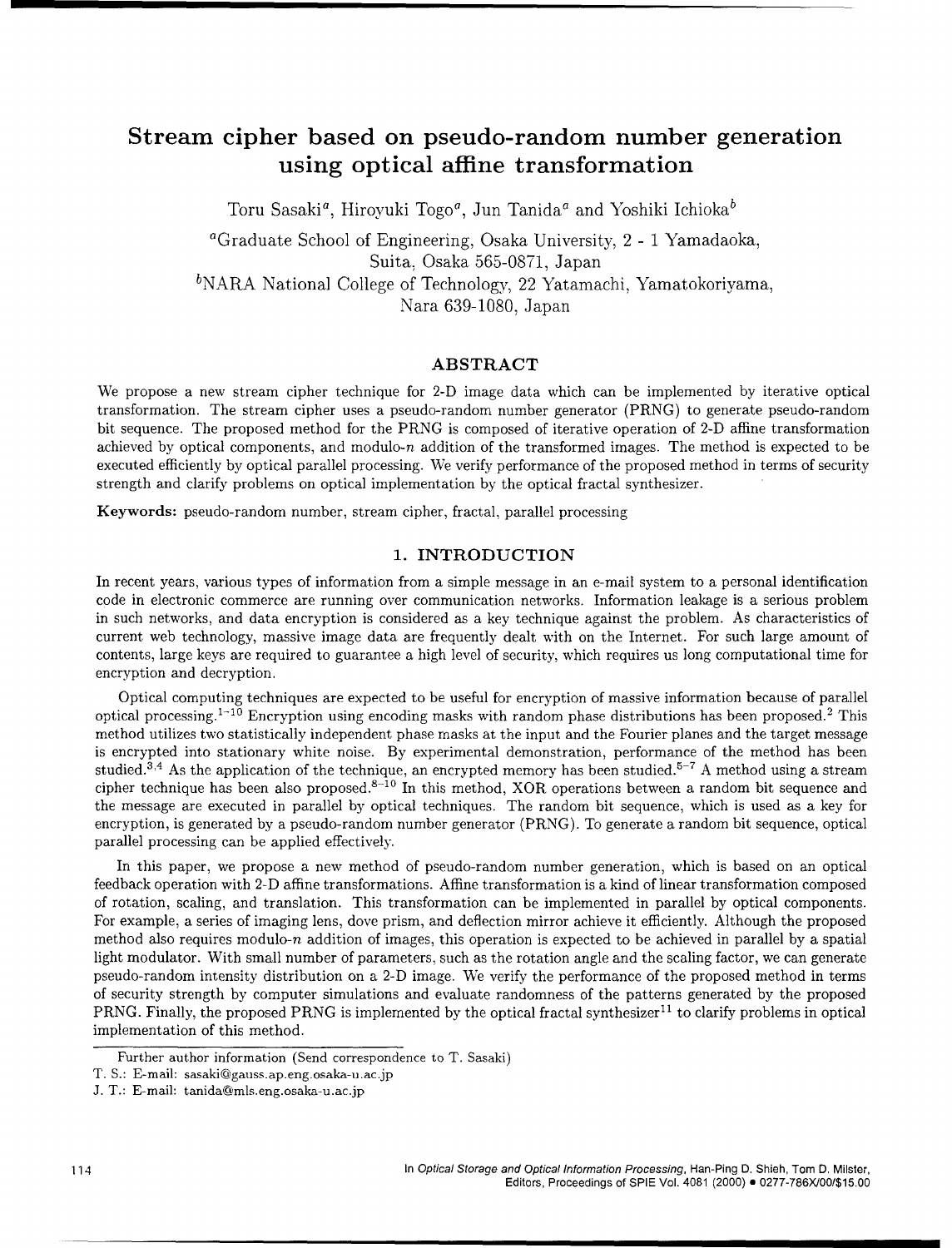

Figure 1. Schematic diagram of the proposed method: (a) encoding and (b) decoding methods, and (c) PRNG.

#### 2. STREAM CIPHER **USING 2-D** AFFINE TRANSFORMATION

Figures **1** (a) and (b) show the schematic diagrams of encryption and decryption based on the stream cipher. In these diagrams, messages and patterns are 2-D images whose intensity is represented by 256 levels. Although 1-D bit sequences are often employed in the stream cipher, we use 2-D bit sequences on an image due to suitability for optical implementation. In the encryption, a message and a key pattern generated by the PRNG for a set of key codes are added in modulo-n. The encrypted message has random intensity distribution, which does not show any structure of the original message. In the decryption, the message is retrieved by subtracting the key pattern from the encrypted message in modulo-n. The key pattern is generated by the PRNG using the same key codes as the encoding ones.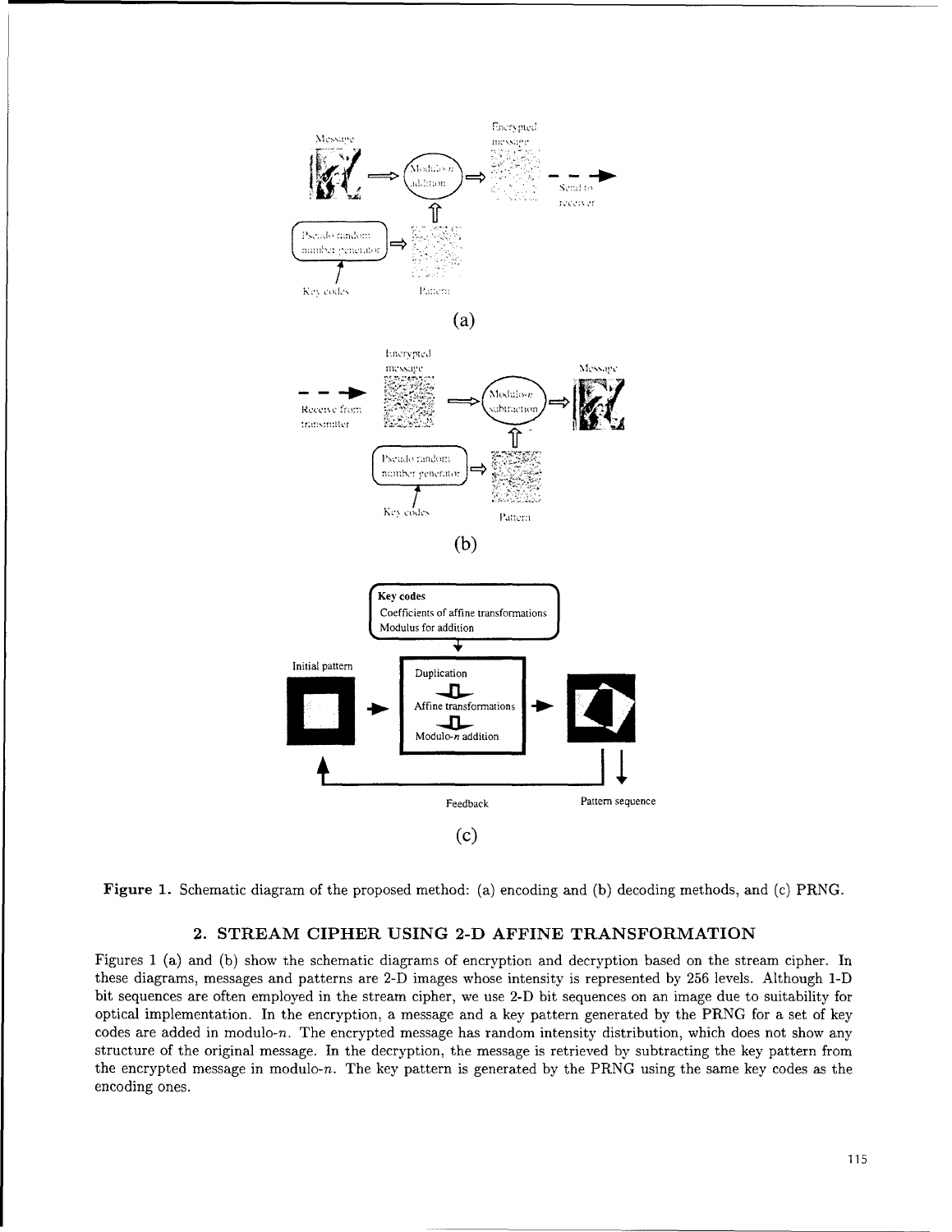Figure 1 (c) shows the schematic diagram of the proposed PRNG. This method is composed of affine transformations and feedback operations. Affine transformation is expressed by a set of a deformation matrix and a translation vector as follows:

$$
\mathbf{x}' = \begin{bmatrix} a & b \\ c & d \end{bmatrix} \mathbf{x} + \begin{bmatrix} e \\ f \end{bmatrix},\tag{1}
$$

where x and x' are 2-D vectors representing the points on the input and the output planes. Several number of affine transformations are used for the PRNG. The initial image is multiplicated, and each image is transformed by any one of the affine transformations. The transformed images are summed up by addition in modulo-n. The resultant image is used as the input of the next step to generate another 2-D bit sequence.

The matrix in Eq. (1) can be rewritten for optical implementation. 2-D rotation and scaling implemented by a dove prism and a lens system are written by the following equations.

$$
R(\theta) = \begin{bmatrix} \cos \theta & -\sin \theta \\ \sin \theta & \cos \theta \end{bmatrix},
$$
 (2)

$$
S(s) = \begin{bmatrix} s & 0 \\ 0 & s \end{bmatrix},
$$
 (3)

where  $\theta$  is the rotation angle and s is the scaling factor. In this paper, we use a specific affine transformation for the proposed PRNG represented by Eq. (4).

$$
\mathbf{x}' = S(s)R(\theta)\mathbf{x} + \mathbf{t},\tag{4}
$$

where t is the translation vector representing image shift.

In this method, the key codes are assigned by the parameters of the affine transformations and the number of iterations. Space of the decoding key codes, which is expected to be large for high security strength, is determined by the possible combinatorial number of the parameters and the iteration. Although the space seems to be smaller than other implementations of the PRNG, high sensitivity on the parameter of the affine transformations enables us to increase available values for the parameter. Even if the number is insufficient, switching of several sets of affine transforms during iterations can be utilized to enlarge the key code space.

Figure 2 shows a sequence of  $256 \times 256$  images generated by the PRNG with modulo 256 addition.  $A_i$  indicates the pattern generated by i times iteration. After 14 iterations, images with random intensity distribution are obtained.

Figures 3 (a) – (c) show the patterns generated by different parameter sets of the affine transformations and iterations. The parameter sets are shown in Table 1, where  $i$  is the identifier of affine transformation. Figures 3 (d) and (e) show the absolute value of intensity difference between Figs. 3 (a) and (b), and between (a) and (c), respectively. As seen from Figs. 3 (d) and (e), it is clear that these three patterns have different intensity distribution. Figure 3 (f) shows a specific case that random intensity distribution is localized into a fractal area. To use the proposed method for the stream cipher, the affine transformations and the iteration number must be selected to obtain a pattern where intensity is distributed randomly on the whole image. In this paper, to select the iteration number and the affine transformations, we calculate the autocorrelation function of the pattern, and verify if the autocorrelation function has only one peak on center of a plane like a delta function as described in the following section.

#### **3.** COMPUTER **SIMULATION**

To verify the effectiveness of the proposed method, we executed a computer simulation of data encryption and decryption. The message (the target image of cipher) is a  $256 \times 256$  pixel image whose intensity is represented by 256 levels. Modulus for the image addition is 256. Figure 4 indicates (a) the message, (b) the key pattern, (c) the ciphered message, and (d) the decoded image. The key pattern is the same as the pattern in Fig. 3 (a). The ciphered message in Fig. 4 (c) has a pseudo-random intensity distribution in which the message content is not visible.

To verify security strength of the proposed method, we try to retrieve the message by slightly different key patterns. The key pattern is generated by the affine transformations whose parameters are modified from that of the encoding key. The encoding key pattern is the pattern in Fig. 4 (b). Table 2 indicates the modified parameters. Figures 4 (e), (f), and (g) show the decoded images by the key patterns with different scaling factor, rotation angle, and translation vector. The correct image can not be retrieved by these keys. Figure 4 (h) shows the decoded image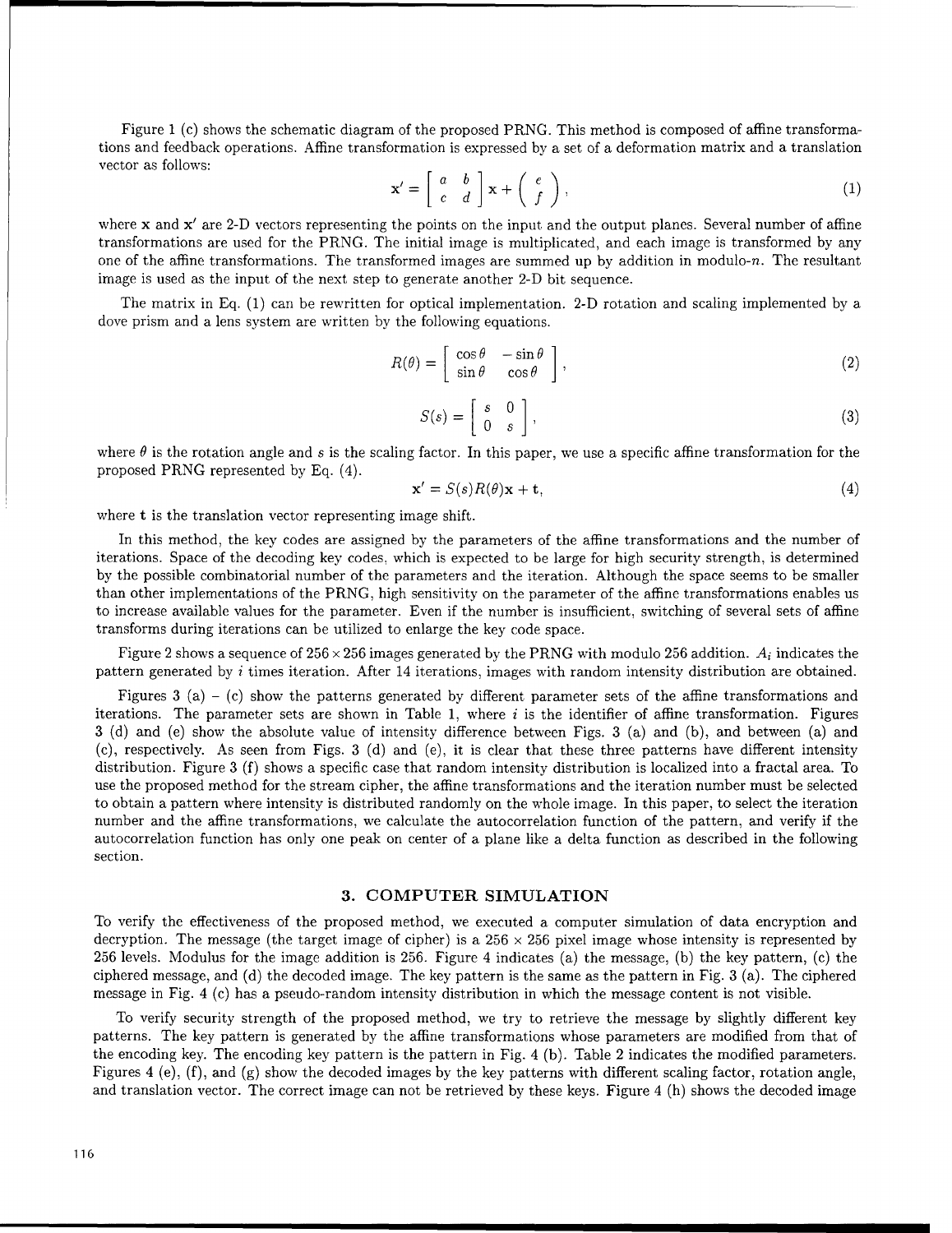

Figure 2. Image sequence generated by the PRNG.



Figure 3. Patterns generated by different parameter sets of affine transformations.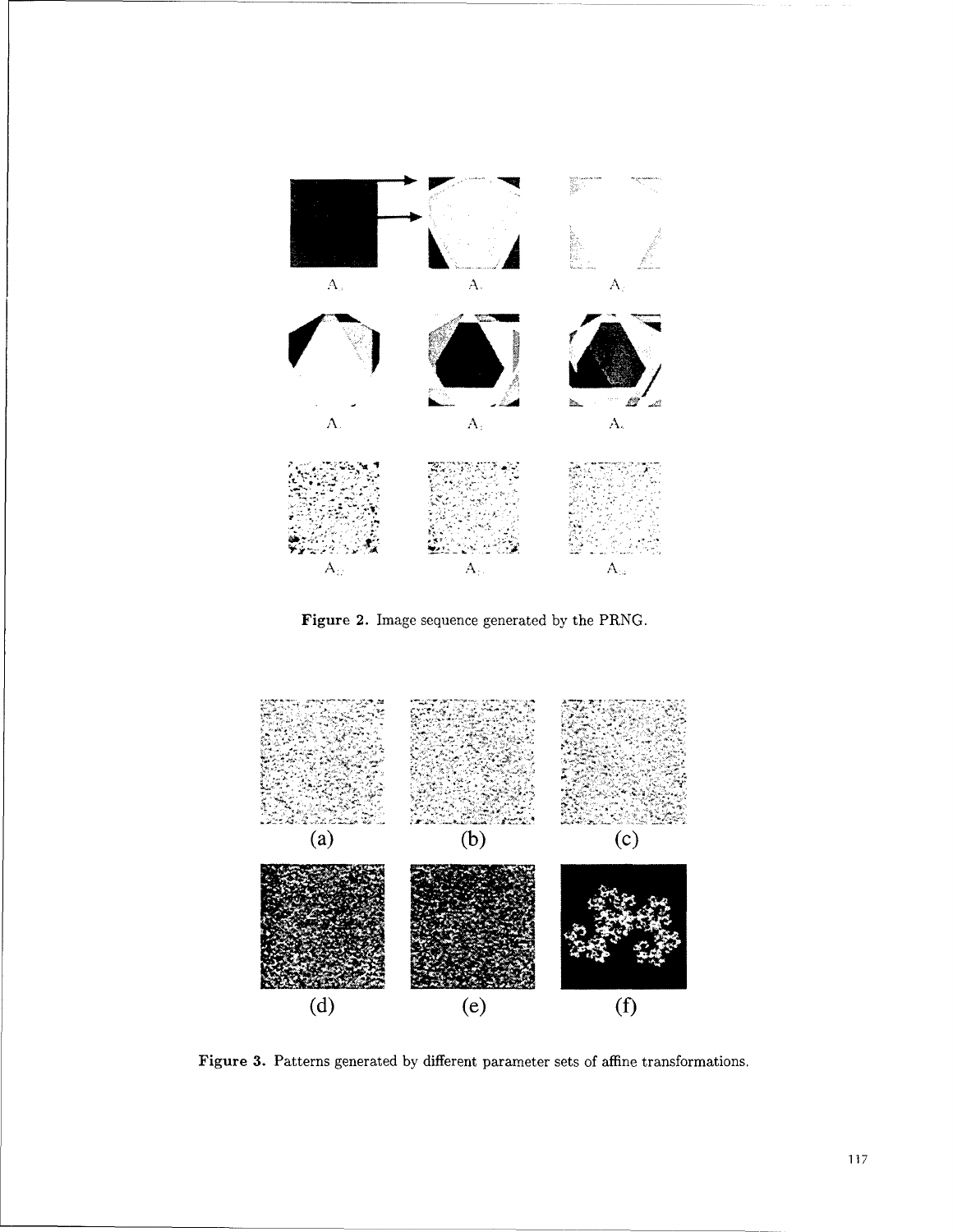| Pattern |                | $S_i$   | $\theta_i$ | t,         | iteration |
|---------|----------------|---------|------------|------------|-----------|
| (a)     |                | 1.2     | 60         | (50, 0)    | 19        |
|         | 2              | 1.2     | 120        | $-50, 0)$  | 19        |
| (b)     |                | 1.2     | 60         | (50, 0)    | 18        |
|         | 2              | $1.2\,$ | 120        | $-50, 0)$  | 18        |
| (c)     |                | 1.201   | 60         | (50, 0)    | 19        |
|         | $\overline{2}$ | 1.201   | 120        | $(-50, 0)$ | 19        |
| (f)     |                | 0.7     | 60         | (50, 0)    | 19        |
|         | 2              | 0.7     | 120        | $-50, 0)$  | 19        |

Table 1. Coefficients of affine transformations for patterns of Figs. 3 (a), (b), (c), and (f).



Figure 4. Verification of the proposed method: (a) message, (b) key pattern, (c) crypted message, and (d) encoded message. (e) - (h) are decoded image by slightly different key pattern, which are corresponding to Table 2.

| parameter      | variation |
|----------------|-----------|
| s <sub>1</sub> | $+0.01$   |
| $\theta_1$     | $+0.1$    |
| tı             | $+(1,0)$  |
| iteration      |           |
|                |           |

Table 2. Modified parameters and variations.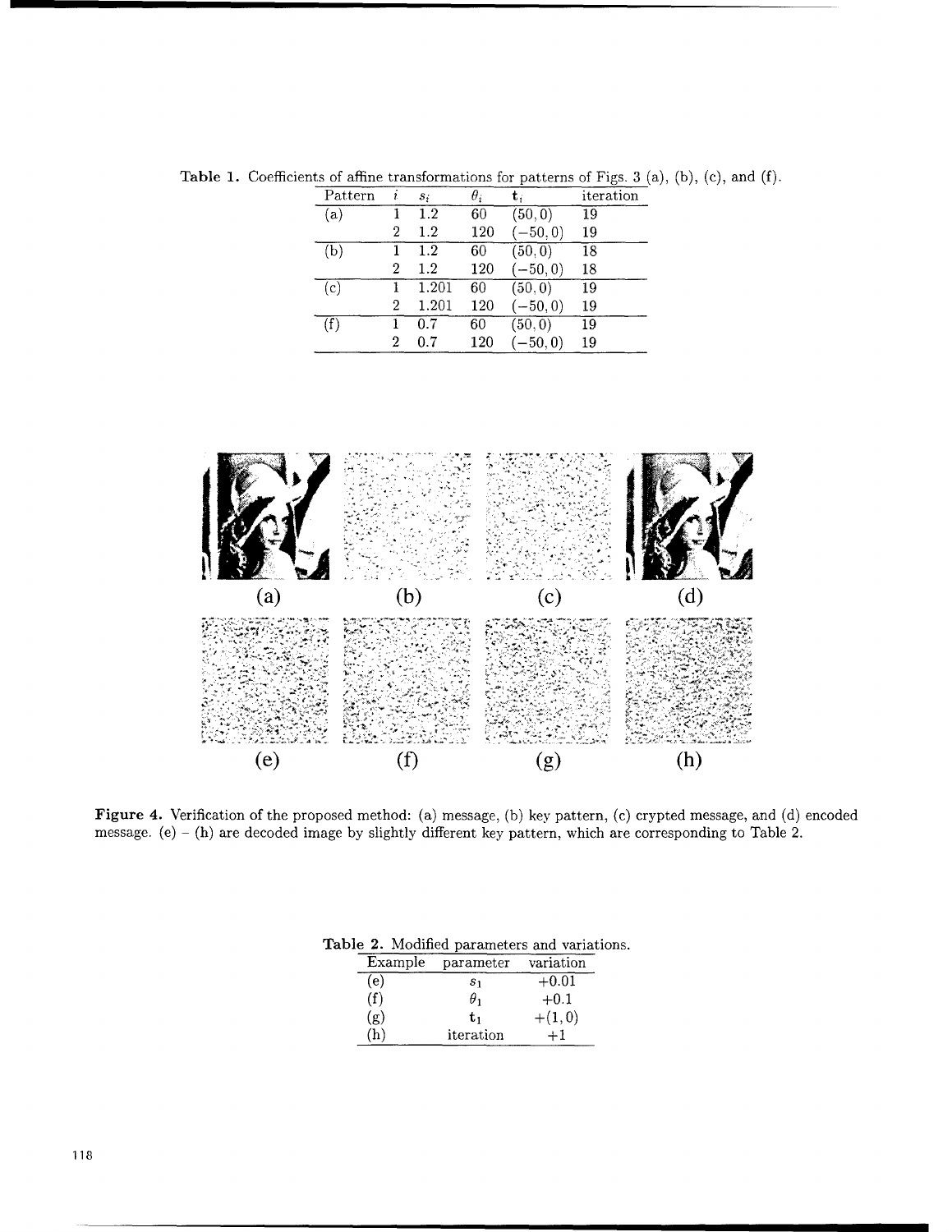

Figure **5.** Autocorrelation function of the generated patterns.

by the key pattern with the iteration number one time larger than that of the encoding key. Even in this case, the correct message can not be obtained. As seen from these results, it is very difficult to decrypt the message by the keys similar to the encoding ones.

Randomness of the intensity distribution is evaluated by statistical methods. In the case of a pattern with random intensity distribution, its autocorrelation function should be a delta function. Figure 5 (a) shows the autocorrelation function of the key pattern in Fig. 4 (b). It can be found that the autocorrelation function has only one peak on the center of pattern. As a consequence, the pattern is considered to have random intensity distribution.

It is expected that the patterns generated by different numbers of iterations has no correlation peak because they have different random distribution. Figure 5 (b) shows the correlation function between the patterns obtained by 18 and 19 iterations whose affine transformations are the same as in Fig. 4 (b). There is no peak on the correlation function. Therefore, we can verify that the patterns generated by the different number of iteration, even if the difference is just one, have different random distribution.

#### 4. OPTICAL IMPLEMENTATION

To clarify problems on optical implementation of the proposed method, we constructed the PRNG on the optical fractal synthesizer.<sup>11</sup> Optical setup of the optical fractal synthesizer is shown in Fig. 6. This system can generate a fractal pattern for given system parameters by optical feedback processing. The input image of the optical fractal synthesizer is displayed on the CRT, and duplicated by the beam splitter BS1. Each image is rotated and reflected by the dove prism and translated by the tilted mirror in each optical path. The images passing through the different paths are combined by the second beam splitter BS2. After scaling by the zoom lens, the images are captured by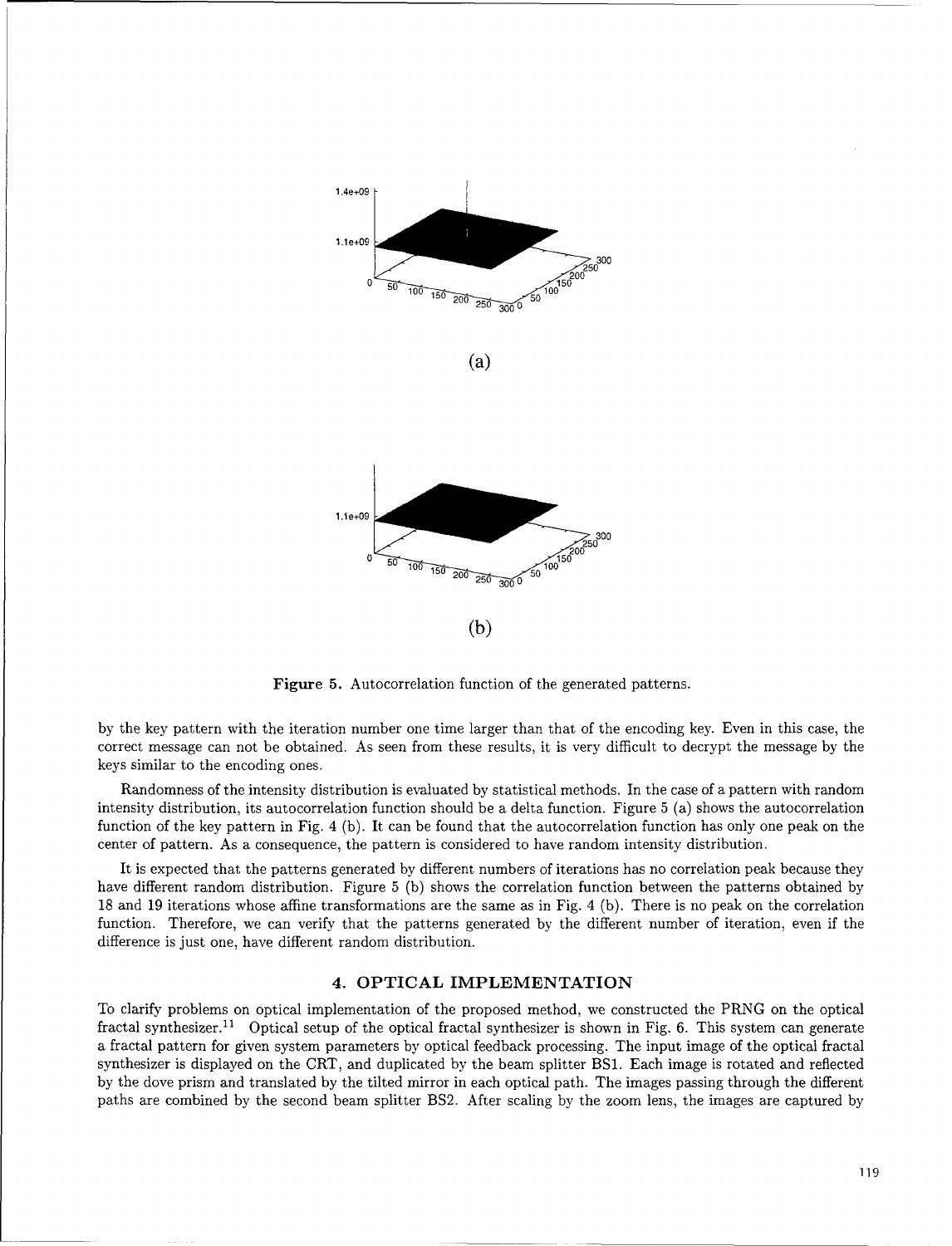

Figure 6. Optical setup of optical fractal synthesizer.

Table **3.** Parameters of affine transformations used in optical implementation.

|   | S.  | $\sigma_i$ | L.         |
|---|-----|------------|------------|
|   | 1.0 | 150        | (60, 0)    |
| 2 | 1.0 | -30        | $(-60, 0)$ |

the CCD camera. The captured image is displayed on the CRT again, and the same procedure is repeated. After a large number of iterations, the initial pattern is transformed into a complicated shape specified according to the system parameters.

To generate images with pseudo-random intensity distribution, the captured images through the different optical paths are added in modulo 2. XOR operation is used as modulo-2 addition, which is suitable for binary images. Figure 7 shows an example of pattern sequence generated by the optical system. Parameters of the affine transformation are shown in Table 3. The resolutional points of the image is  $200 \times 200$  pixel. The overlapped area of two transformed patterns becomes dark by XOR operation executed by the computer. After 12 iterations, bright and dark pixels are spread over the image area.

Figures 8 (a)-(c) show results of message encryption and decryption using the optical PRNG, where the key pattern is the one obtained by 14 iterations shown in Fig. 7. In this case, the message is a binarized image to avoid effect of nonlinearity of the TV feedback system. As seen from Fig. 8 (c), the original message (Fig. 8 (a)) can not be retrieved. In addition, abstract structure of the message remains in the encrypted image of Fig. 8 (b). Difference between the key patterns independently generated by the same parameters is shown in Fig. 8 (d). As shown in this figure, the difference is relatively large. If we use the same key pattern as the encryption, the correct message is obtained as shown in Fig. 8 (e). It is clear that the obtained message is the same as the original.

We investigated the reason why the pattern can not be reproduced correctly. A histogram of an image captured by the CCD camera is shown in Fig. 9 (a), where the captured image is illustrated in Fig. 9 (b). The histogram has three peaks corresponding to the three areas (the black, dark, and white areas in Fig. 9 (b)). Note that there are many pixels whose intensity is between the peaks. To execute the XOR operation to the captured image, two threshold intensity values are set between the low and middle peaks, and between the middle and high peaks. We used 23 and 37 as the threshold values in this optical experiment. In the XOR operation, intensity values between the two threshold values are transformed to 255, the others are transformed to 0. In the case that intensity of the pixels on the CRT display fluctuates temporally, the pixels whose value is close to one of the threshold values become error sources.

Then we observed temporal transition of a pixel intensity in the captured image. In this experiment, a square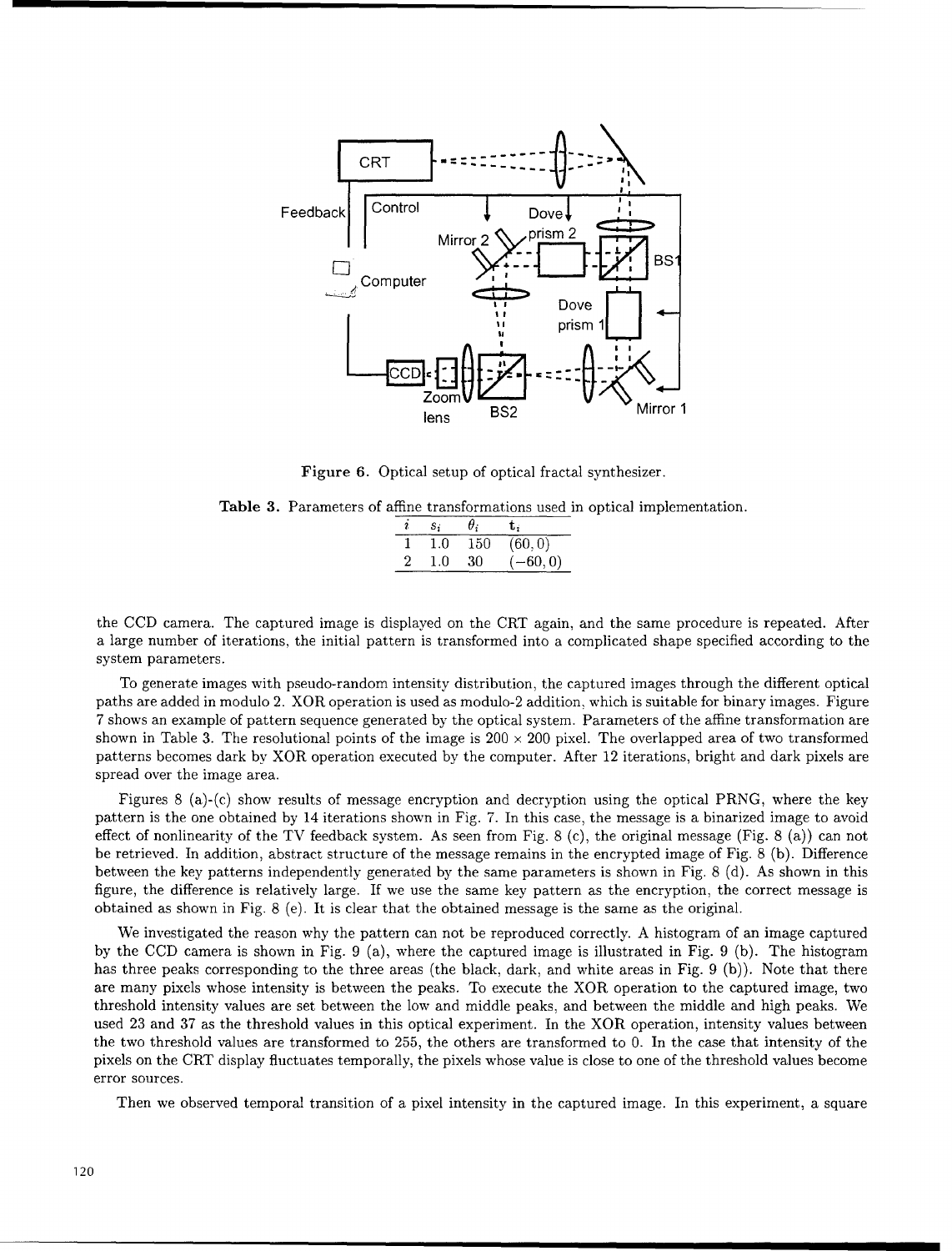

Figure **7.** Random pattern sequence generated **by** the optical system.



Figure **8.** Result of optical implementation: (a) message, **(b)** dateded optically, (c) Figure 8. Result of optical implementation: (a) message, (b) data encrypted by a key generated optically, (c) message decoded by a key pattern generated independently, (d) intensity difference between the keys used for (b) and (c), and (e) message decoded **by** the key pattern used for **(b).**

pattern is displayed on the CRT at first step. Then the square pattern is transformed **by** the optical affine transformations shown in Table **3,** and captured **by** the **CCD** camera. These processes are repeated **60** times. Finally, **<sup>60</sup>** imations shown in Table 3, and captured by the CCD camera. These processes are repeated by times. Finally, by<br>images are obtained sequentially, and intensity transition of one pixel is measured from the images. Figure 10 s the transition of the pixel whose location is (30, 200), where the coordinate system (x, *y*) is indicated in Fig. 0 (b).<br>the transition of the pixel whose location is (30, 200), where the coordinate system (x, *y*) is ind the transition of the pixel whose location is (30, 200), where the coordinate system  $(x, y)$  is indicated in Fig. 9 (b).<br>During the 60 iterations, intensity of the pixel fluctuates between 36 and 38 frequently. As seen fro reduce the fluctuation of the pixel values, or reproduce the same fluctuation.

Slow speed of the optical feedback operation is also an important problem. In the experimental system, speed of feedback operation is limited **by** the transfer frame rate from the **CCD** camera to the CRT, which is about **30** frames feedback operation is limited by the transfer frame rate from the CCD camera to the CRT, which is about 30 frames<br>per second. A high speed optical feedback system based on the smart pixels with parallel optical input/outpu and free-space optics is expected to overcome the problem.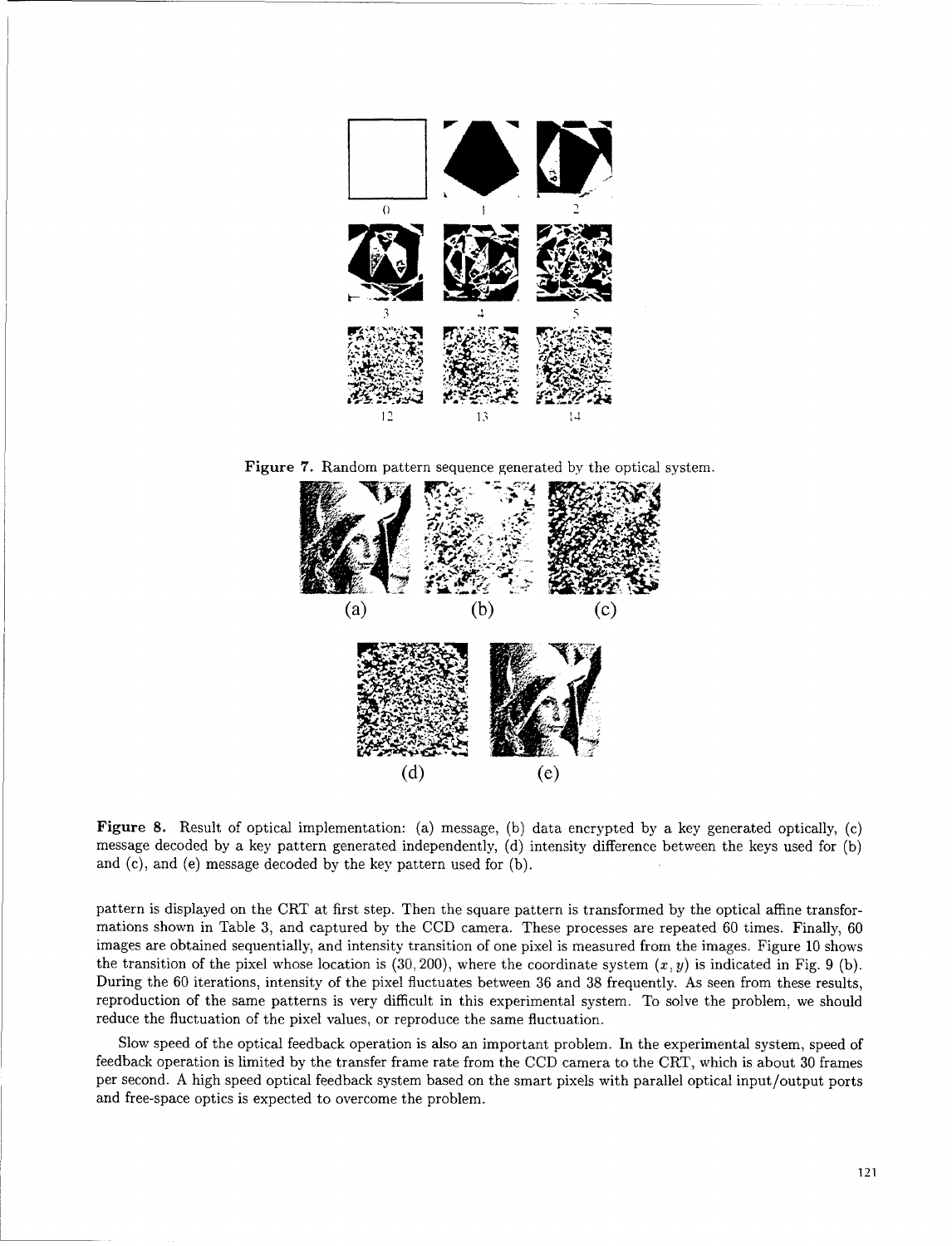

Figure **9.** Histogram of an image captured by the CCD camera. (a) histogram and (b) captured image.



Figure **10.** Temporal transition of pixel intensity.